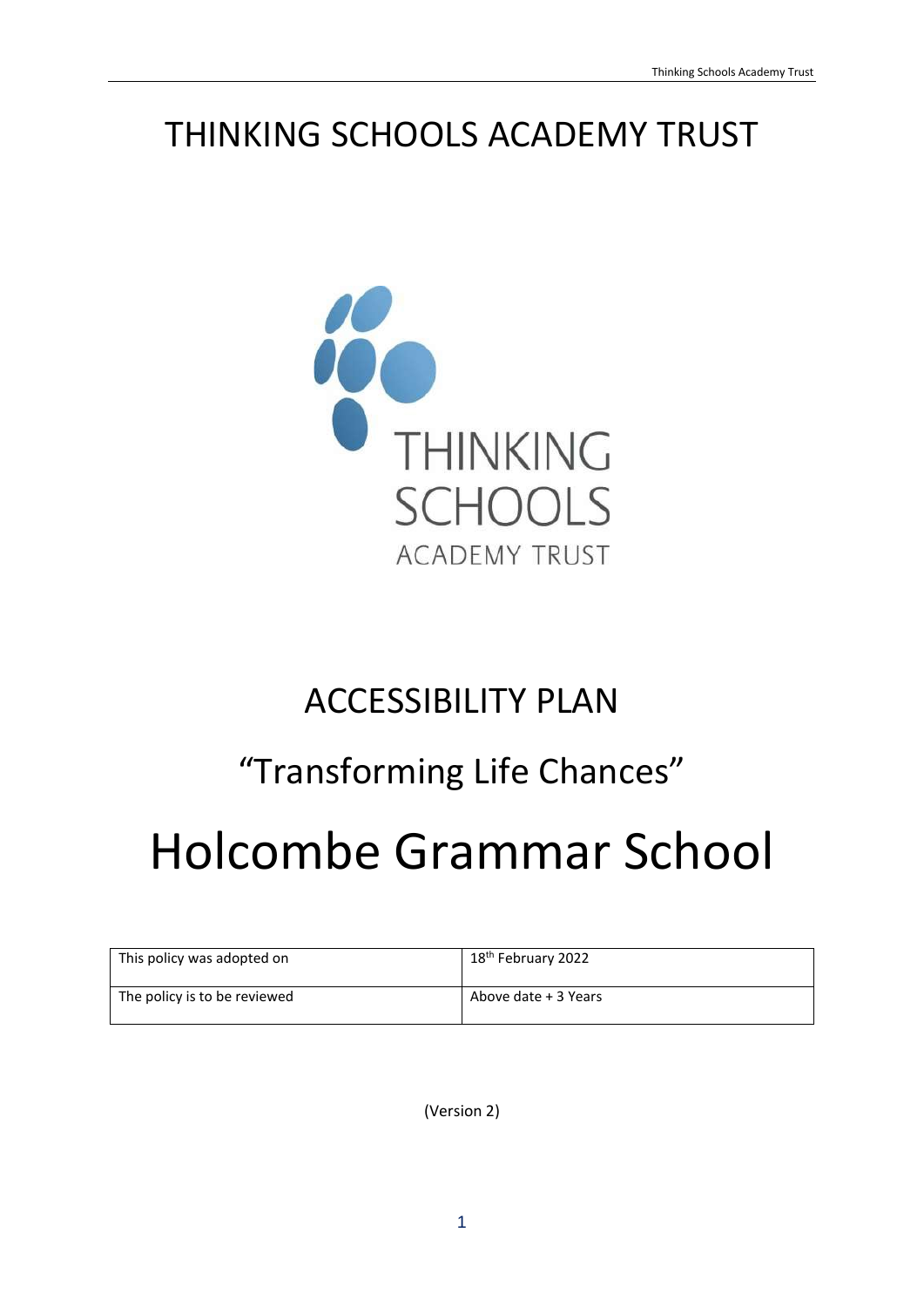#### **1. Vision Statement**

Schools are required under the Equality Act 2010 to have an accessibility plan. The purpose of the plan is to:

- Increase the extent to which disabled students can participate in the curriculum
- Improve the physical environment of the School to enable disabled students to take better advantage of education, benefits, facilities and services provided
- Improve the availability of accessible information to disabled students

Plymouth High School for Girls aims to treat all its students fairly and with respect. This involves providing access and opportunities for all students without discrimination of any kind.

#### **The School Vision Statement**

To transform life chances by:

- Providing an educational framework that promotes the development of effective habits and cognitive structures
- Challenging everyone to aspire to and to strive for personal excellence
- Enabling each individual to realise their potential and have mastery of their own destiny
	- Child first
	- Aspire
	- **Challenge**
	- **Achieve**

The School is also committed to ensuring staff are trained in equality issues with reference to the Equality Act 2010, including understanding disability issues.

The School supports any available partnerships to develop and implement the plan.

The School's complaints procedure covers the accessibility plan. If you have any concerns relating to accessibility in School, this procedure sets out the process for raising these concerns.

We have included a range of stakeholders in the development of this accessibility plan, including students, parents, staff and governors of the School.

| Signature: | Date. |  |
|------------|-------|--|
|------------|-------|--|

Name: Weill also a controlled a controller provided a Position: Headteacher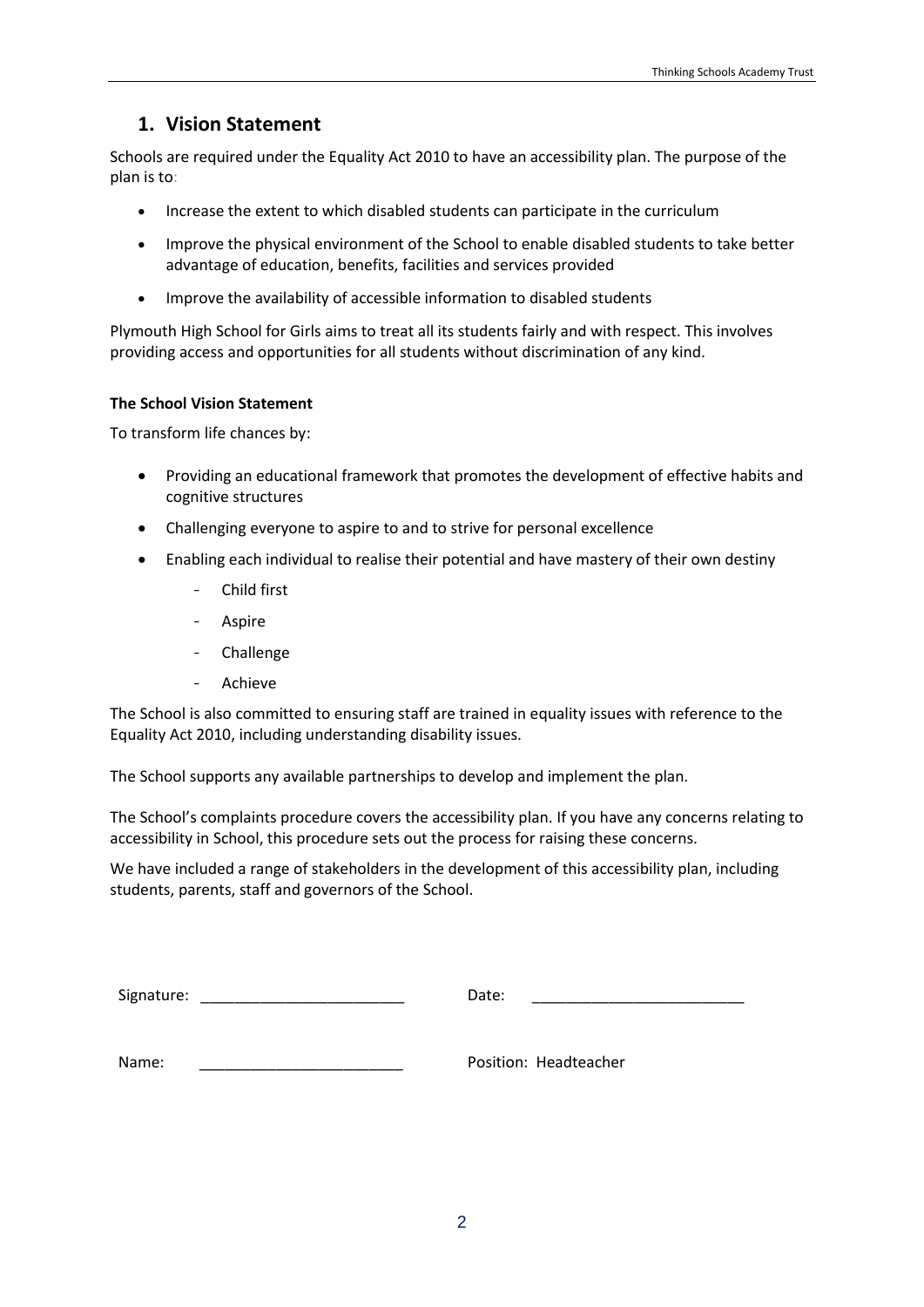### **2. Legislation and guidance**

This document meets the requirements of [schedule 10 of the Equality Act 2010](http://www.legislation.gov.uk/ukpga/2010/15/schedule/10) and the Department for Education (DfE) [guidance for Schools on the Equality Act 2010.](https://www.gov.uk/government/publications/equality-act-2010-advice-for-schools)

The Equality Act 2010 defines an individual as disabled if he or she has a physical or mental impairment that has a 'substantial' and 'long-term' adverse effect on his or her ability to undertake normal day-to-day activities.

Under the [Special Educational Needs and Disability \(SEND\) Code of Practice](https://www.gov.uk/government/publications/send-code-of-practice-0-to-25), 'long-term' is defined as 'a year or more' and 'substantial' is defined as 'more than minor or trivial'. The definition includes sensory impairments such as those affecting sight or hearing, and long-term health conditions such as asthma, diabetes, epilepsy and cancer.

Schools are required to make 'reasonable adjustments' for students with disabilities under the Equality Act 2010, to alleviate any substantial disadvantage that a disabled student faces in comparison with non-disabled students. This can include, for example, the provision of an auxiliary aid or adjustments to premises.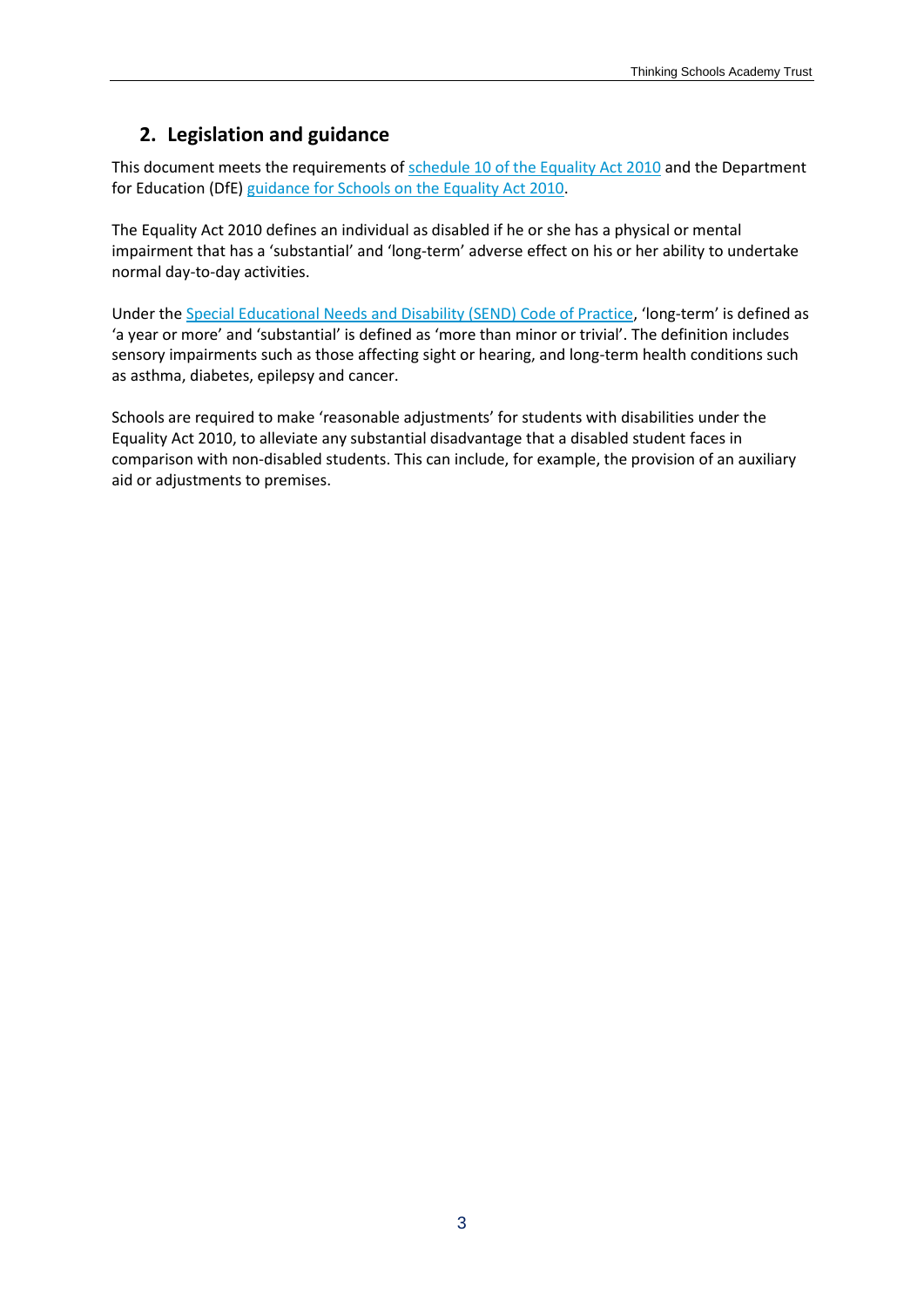## **3. Action Plan**

This action plan sets out the aims of our accessibility plan in accordance with the Equality Act 2010.

**Please note that an accessibility audit of the school will be scheduled in once coronavirus restrictions allow, to enable a full and complete action plan to be developed.**

| Aim                                                                    | <b>Current good practice</b>                                                                                                      | <b>Person</b> | Check of good practice completed and  | Date to  |
|------------------------------------------------------------------------|-----------------------------------------------------------------------------------------------------------------------------------|---------------|---------------------------------------|----------|
|                                                                        | <b>Established practice and practice under development</b>                                                                        | responsible   | any comments/further actions required | complete |
| To implement and<br>maintain a monitoring<br>system to support         | Maintain a register of children with a disability<br>Monitor patterns of attendance                                               | <b>SENCO</b>  |                                       |          |
| students with a<br>disability.                                         | Monitor participation in off-site activities and residential visits                                                               |               |                                       |          |
|                                                                        | Record student achievements                                                                                                       |               |                                       |          |
|                                                                        |                                                                                                                                   |               |                                       |          |
| Increase access to the<br>curriculum for students<br>with a disability | The School offers a differentiated curriculum for all students.<br>$\bullet$                                                      | Headteacher   |                                       |          |
|                                                                        | The curriculum is reviewed annually to ensure it meets the needs<br>of all students.                                              |               |                                       |          |
|                                                                        | Staff have access to SEND resources, which are tailored to the<br>needs of students who require support to access the curriculum. |               |                                       |          |
|                                                                        | Staff are aware of children with disabilities such as dyslexia,<br>ADHD, diabetes etc. and plan accordingly.                      |               |                                       |          |
|                                                                        | Teachers, TAs and Pastoral staff have access to specific CPD for<br>disability issues                                             |               |                                       |          |
|                                                                        | Curriculum resources include examples of people with<br>disabilities.                                                             |               |                                       |          |
|                                                                        | Curriculum progress is tracked for all students, including those<br>with a disability.                                            |               |                                       |          |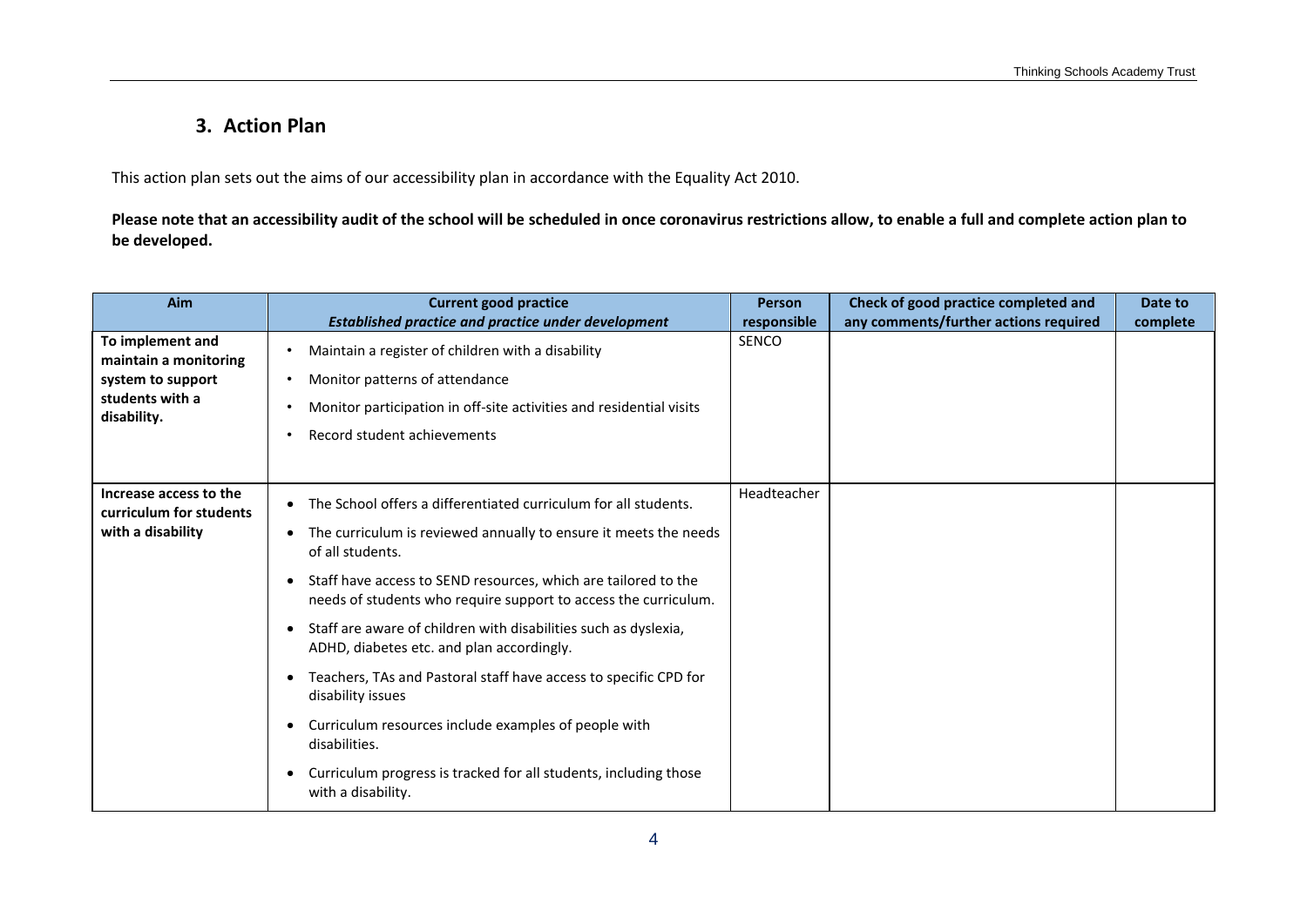|                                                               | • Targets are set effectively and are appropriate for students with<br>additional needs.<br>• Students have full access to trips and extra-curricular activities.<br>Risk assessment prior to trips<br>Plan trips and activities with parents to ensure access<br>Provide support for students to ensure they can access<br>our of hours activities<br>PSHE curriculum reviewed to ensure disability awareness is<br>taught effectively<br>Provide opportunities for children to meet with people with a<br>variety of disabilities.<br>Review provision in other areas of the curriculum e.g. PE<br>Purchase books and other resources that promote positive<br>images of disability<br>Invite disabled speakers and visitors to assemblies, events |                                    |                                                      |  |
|---------------------------------------------------------------|------------------------------------------------------------------------------------------------------------------------------------------------------------------------------------------------------------------------------------------------------------------------------------------------------------------------------------------------------------------------------------------------------------------------------------------------------------------------------------------------------------------------------------------------------------------------------------------------------------------------------------------------------------------------------------------------------------------------------------------------------|------------------------------------|------------------------------------------------------|--|
| Improve and maintain<br>access to the physical<br>environment | The environment is adapted, or will be adapted, to the needs of<br>students as required<br>Please note that some of the below work is awaiting on a up to date<br>accessibility audit, planned for when coronavirus restrictions allow.                                                                                                                                                                                                                                                                                                                                                                                                                                                                                                              | Thinking<br>Facilities /<br>School | <b>Accessibility Audit booked for Summer</b><br>2022 |  |
|                                                               | This includes:                                                                                                                                                                                                                                                                                                                                                                                                                                                                                                                                                                                                                                                                                                                                       |                                    |                                                      |  |
|                                                               | Disabled parking bays                                                                                                                                                                                                                                                                                                                                                                                                                                                                                                                                                                                                                                                                                                                                |                                    |                                                      |  |
|                                                               | Disabled toilets and changing facilities                                                                                                                                                                                                                                                                                                                                                                                                                                                                                                                                                                                                                                                                                                             |                                    |                                                      |  |
|                                                               | Aids are provided for those who are visually impaired - for<br>example edge of steps marked with yellow                                                                                                                                                                                                                                                                                                                                                                                                                                                                                                                                                                                                                                              |                                    |                                                      |  |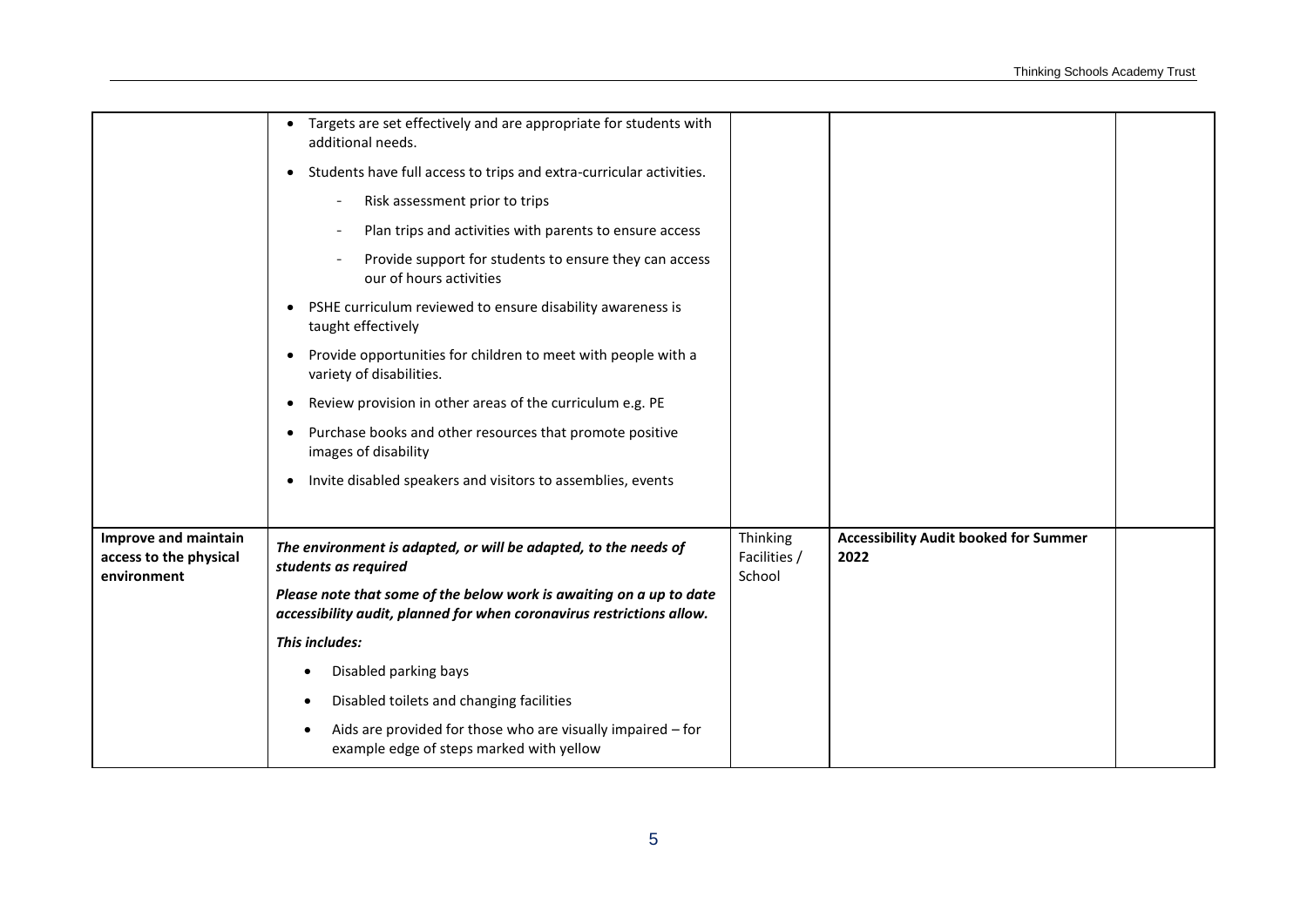|                                                                                                         | Ensuring that all disabled students understand fire notices<br>and have an up-to-date PEEP (Personal Emergency<br>Evacuation Plan).<br>Parents/carers are consulted about access needs during<br>transition/when a child is admitted to the School<br>Parents/carers and children are consulted about access in<br>review meetings<br>Information on the needs of users and students. |                          |  |
|---------------------------------------------------------------------------------------------------------|---------------------------------------------------------------------------------------------------------------------------------------------------------------------------------------------------------------------------------------------------------------------------------------------------------------------------------------------------------------------------------------|--------------------------|--|
| Improve the delivery of<br>information to students<br>with a disability                                 | Internal signage<br>Large print resources<br>Induction loops<br>Pictorial or symbolic representations<br>Ensure Teachers, TAs and governors have access to specific<br>training for disability issues<br>Ensure that all staff can differentiate the curriculum and are<br>aware of SEN resources                                                                                     | Headteacher              |  |
| <b>Ensure that disabled</b><br>adults are considered<br>equally with others for<br>posts in the School. | To welcome all applicants for teaching and TA posts<br>To encourage all members of the community to consider<br>$\bullet$<br>becoming a governor.                                                                                                                                                                                                                                     | Headteacher<br>Governors |  |